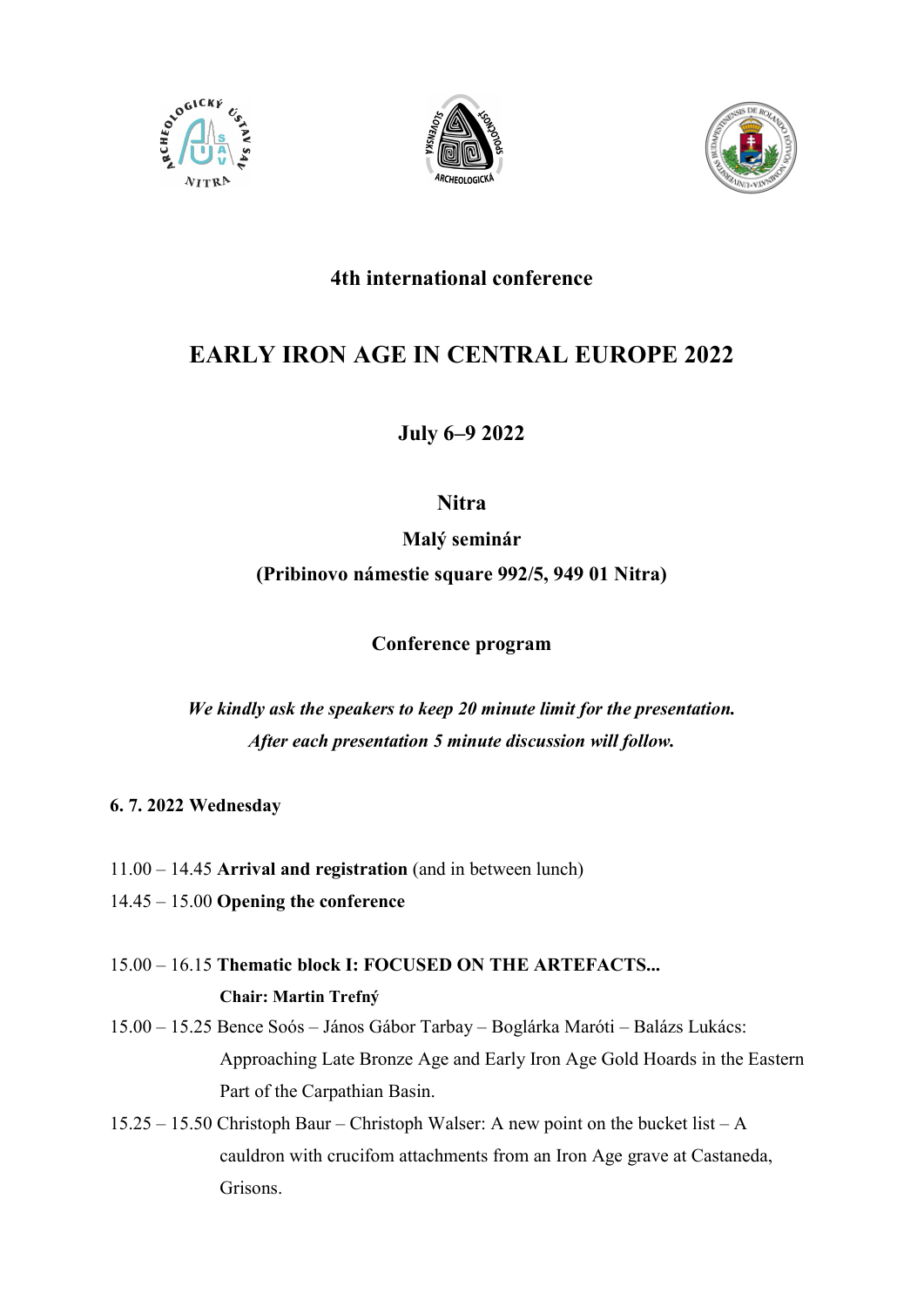15.50 – 16.15 Martin Schönfelder: A new Celtic Schnabelkanne, now in the Römisch-Germanisches Zentralmuseum in Mainz.

#### 16.15 – 16.45 Break

- 16.45 18.00 Thematic block II: BURIAL CUSTOMS SOUTHERN PERSPECTIVE Chair: Katalin Novinszki-Groma
- 16.45 17.10 Barbara Teßmann: Considerations on burial customs and grave goods in male graves of the Early Iron Age in the cemetery of Jezerine.
- 17.10 17.35 Daria Ložnjak Dizdar Marko Dizdar: The little ones in the Iron Age of the southern Carpathian Basin.
- 17.35 18.00 Aurel Rustoiu Mariana Egri Andreea Drăgan Adrian Căsălean: Deviant burials as markers of particular identities. Some examples from the "Scythian" cemetery at Sâncrai (Transylvania).

### 18.00 – 18.30 Break

#### 18.30 – 19.30 POSTER SESSION

Tereza Jošková: Early La Tène settlement in Tuněchody, Chrudim district – Preliminary raport of the excavation in 1997–2011.

- Anita Kozubová Dominik Repka Matúš Hudák Mária Hudáková Martin Hložek Martin Horváth: A new hoard of iron artefacts from Hrabušice, Spišská Nová Ves district. Southern contacts of Spiš region in the Late Hallstatt/Early La Tène period.
- Igor Murín: The results from geophysical investigation of burial mounds from Hallstatt period at Veľký Grob (Western Slovakia region).
- Susanne Stegmann-Rajtár: Cremation burial ground from Hurbanovo (SW Slovakia) in the context of development of the Eastern Hallstatt culture.
- Martin Trefný Simone Romano Michal Cihla: XRF analysis of the cups of the Stillfried/Hostomice type from Hostomice and Tarquinia and the question of the cultural exchange between Italy and the Transalpine area in the beginning of the Early Iron Age.
- Tomáš Zachar Marcin Frączek: The Very Early Iron Age in Central Slovakia. The Case Study of Zvolen-Balkán Cemetery.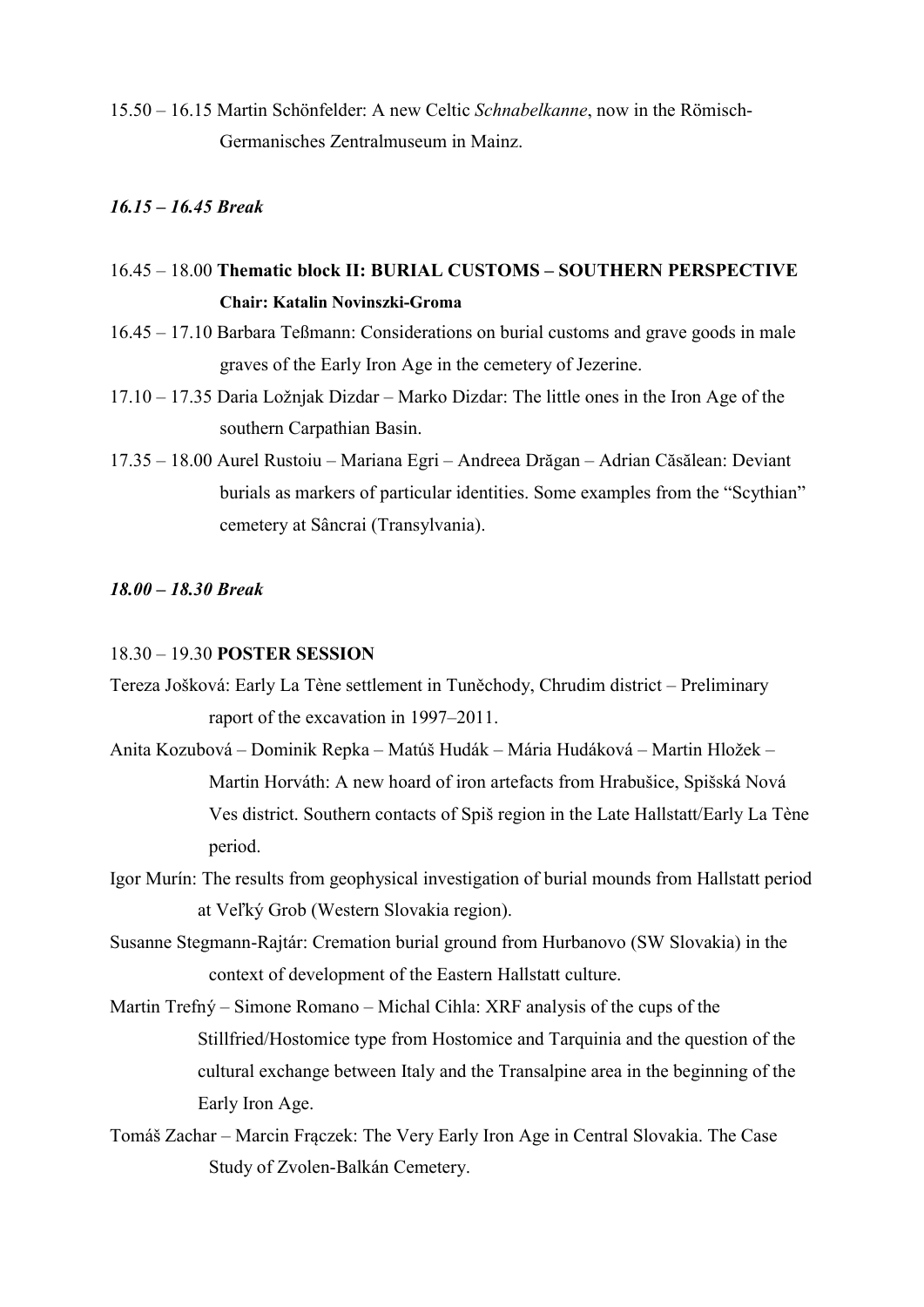### 7. 7. 2022 Thursday

# 9.00 – 10.40 Thematic block III: BURIAL CUSTOMS – MIDDLE DANUBIAN **PERSPECTIVE**

#### Chair: Szabolcs Czifra

- 9.00 9.25 Zoltán Czajlik Matija Črešnar Branko Mušič Balázs Nagy Sándor Puszta Barbara Horn – László Rupnik: Geophysical investigations of burial mounds. Early Iron Age examples from Poštela (Slovenia, Maribor region) and Süttő (Hungary, Komárom-Esztergom county).
- 9.25 9.50 Katalin Novinszki-Groma: Big pots with conical neck. Some ways of interpretation of the vessels from NE-Transdanubian grave contexts.
- 9.50 10.15 Martin Golec Zuzana Golec Mírová Pavel Fojtík: The burial ground in Seloutky – "Na Šťastných"  $(CZ)$  and its impact for the East Hallstatt culture.
- 10.15 10.40 Erzsébet Jerem Károly Tankó: Early La Tène cemetery at Pilismarót-Basaharc.

### 10.40 – 11.10 Break

## 11.10 – 12.25 Thematic block IV: BURIAL CUSTOMS – NORTHERN PERSPECTIVE Chair: Martin Golec

- 11.10 11.35 Radosław Janiak Alicja Drozd-Lipińska: Elite graves on the Lusatian Culture cemetery II in Dąbrowa, Wieluń commune (Central Poland).
- 11.35 12.00 Dagmara Łaciak Maksym Mackiewicz Paweł Madera Agata Hałuszko: The cemetery in Łazy (Lower Silesia, SW Poland) dated from the Late Bronze Age to Ha D period in the light of new research.
- 12.00 12.25 Anna Józefowska: Not lost in time. Organic remains from the Hallstatt period cemetery in Domasław (Wrocław district/PL).

#### 12.25 – 14.00 Lunch

# 14.00 – 15.15 Thematic block V: EASTERN ALPINE IRON AGE Chair: Martin Schönfelder

14.00 – 14.25 Desiree Ebner-Baur: The Hallstatt period cemetery of Frög in Carinthia/Austria – new data.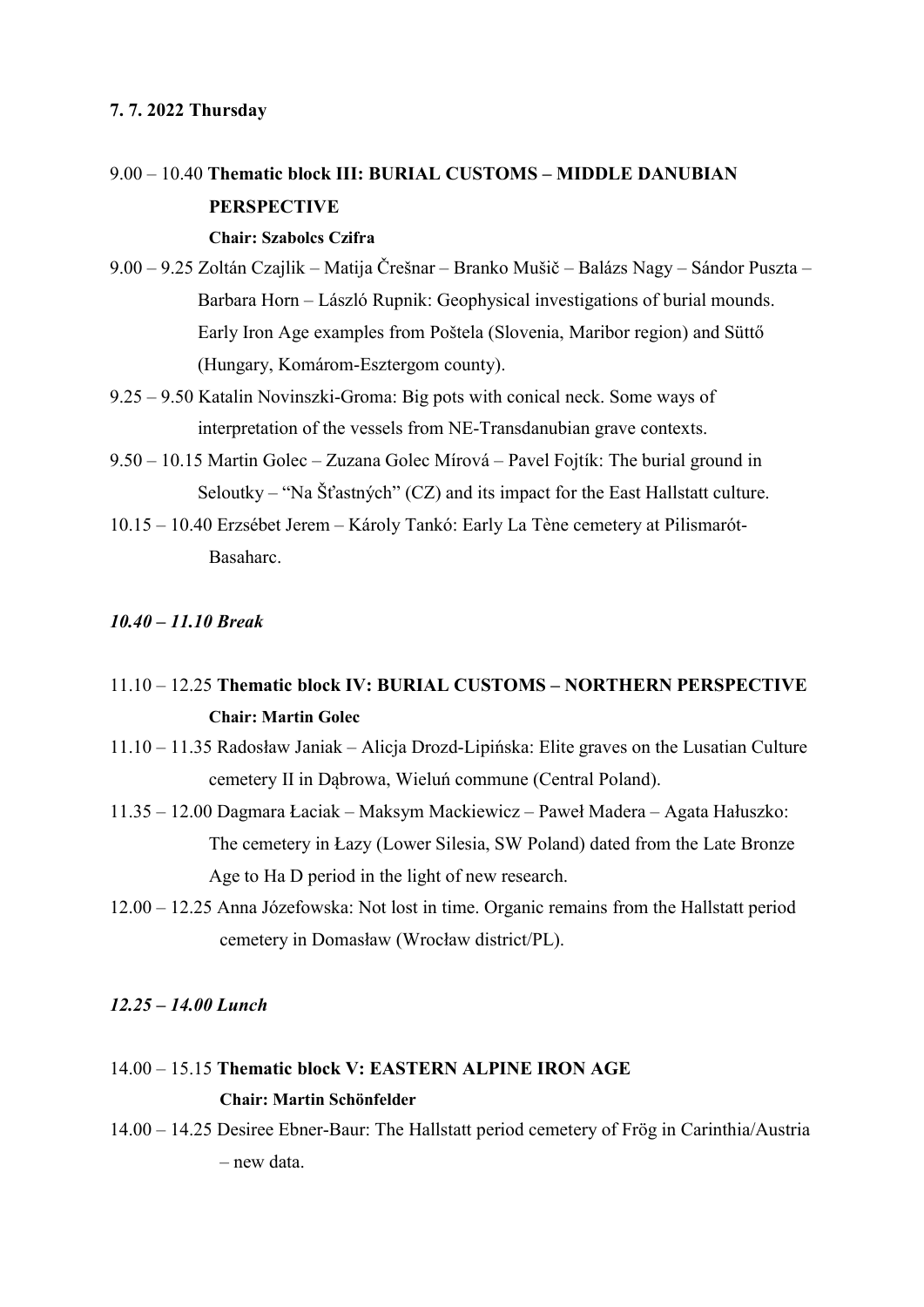- 14.25 14.50 Marko Mele Anja Hellmuth Kramberger Daniel Modl: Transformation and control of the Iron Age landscape in Großklein (Austria, Styria).
- 14.50 15.15 Florian Mauthner Andreas Bernhard: The so called "Muskervastlwald" graveyard (Ha C2–D1) on Burgstallkogel, Kleinklein, Styria.

#### 15.15 – 15.45 Break

# 15.45 – 16.35 Thematic block VI: NETWORK AND EXCHANGE Chair: Petra Kmeťová

- 15.45 16.10 Wolfgang David: A tumulus in the Frankfurt city forest in the light of the network of relations between the Rhine-Main area, Italy and the upper Danube region in the decades around 700 BC.
- 16.10 16.35 Peter Trebsche Marlies Außerlechner Susanna Cereda Helena Seidl da Fonseca – Markus Staudt: Traunkirchen in Upper Austria – an Early Iron Age trading post for salt from Hallstatt? New prospections of the lakeshore site on land and under water

#### 16.35 – 17.05 Break

# 17.05 – 18.45 Thematic block VII: IRON AGE LANDSCAPES AND (MICRO)REGIONS

### Chair: Lucia Benediková

- 17.05 17.30 Hrvoje Potrebica: Early Iron Age in the Golden Valley From Sites to Landscape in the Požega Valley/HR.
- 17.30 17.55 Peter Bisták Petra Kmeťová Michal Felcan Tibor Lieskovský Peter Romsauer: High hopes: On settlement strategies in Tribeč Mountains, W Slovakia.
- 17.55 18.20 Barbora Lofajová Danielová: New knowledge about Orava hilltop settlements in Hallstatt and Early La Tène period (NW Slovakia).
- 18.20 18.45 Marcin S. Przybyła Barbora Lofajová Danielová Joanna A. Markiewicz Jan Ledwoń: "Late Hallstatt" hillforts in the Western Carpathians: new contribution to an old discussion.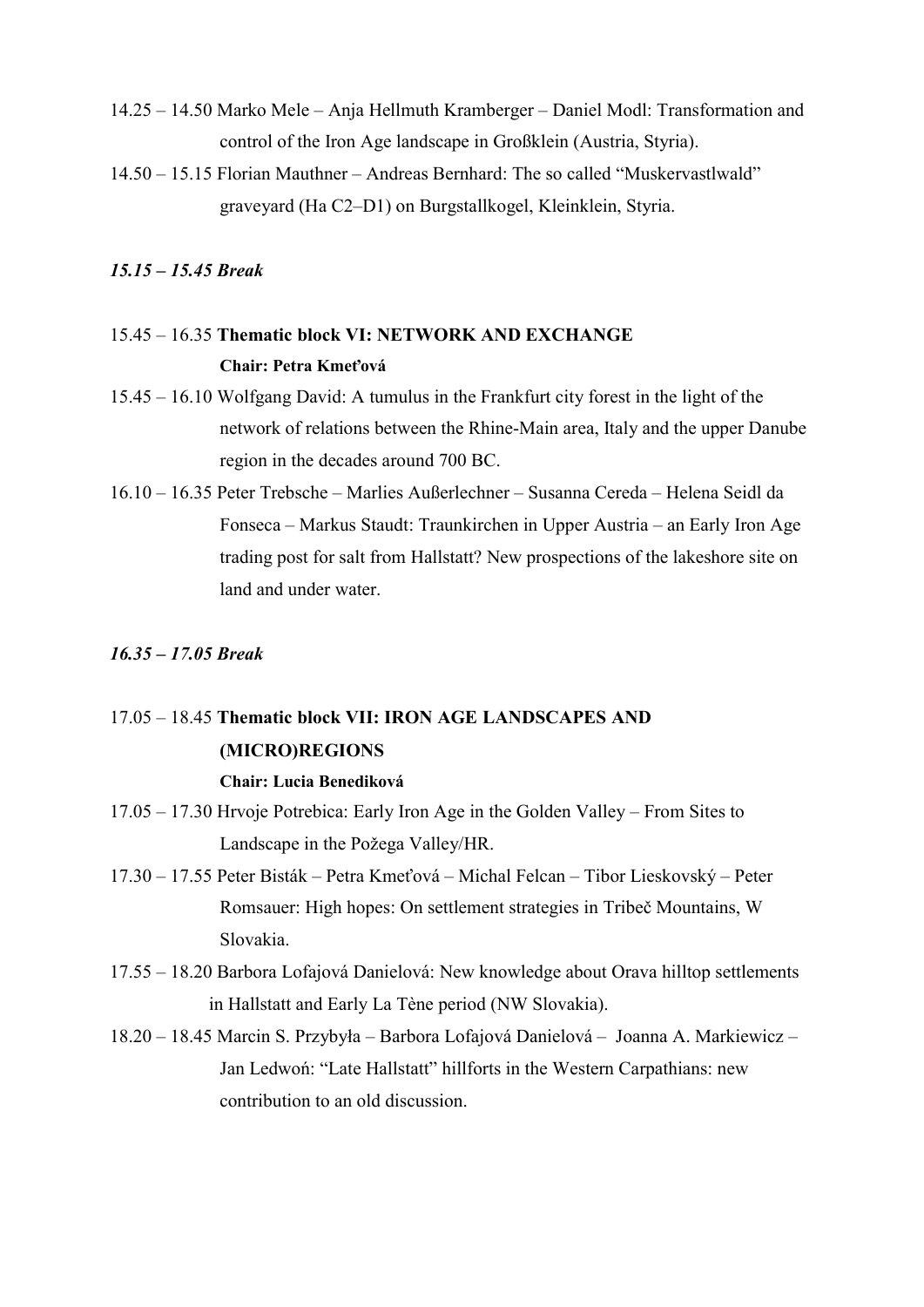### 8. 7. 2022 Friday

### 8.00 – 18.00 EXCURSION

- Nitra Zobor hillfort and St. Hyppolite Monastery
- Lunch (individually in Nitra town)
- Nitra City museum with prehistoric collection
- Nitra Castle

### From 19.00 SOCIAL EVENING

 Samova street 14, 949 01 Nitra – building opposite to the conference and accommodation place (where breakfasts, lunches and dinners will be served).

### 9. 7. 2022 Saturday

- 9.00 10.40 Thematic block VII: IRON AGE LANDSCAPES AND (MICRO)REGIONS Chair: Zoltán Czajlik
- 9.00 9.25 Bence Soós: Szalacska A Hallstatt Age Centre of Power in Transdanubia.
- 9.25 9.50 Mira Majdán: New Early Iron Age material from Southwest Hungary. Traces of a potential settlement from the excavation of the M6 Motorway.
- 9.50 10.15 Szabolcs Czifra: Sunken featured constructions of the Vekerzug culture.
- 10.15 10.40 Szabolcs Czifra Zita Hrabák Annamária Bárány: Scythian Age settlement near Kisbárkány (North Hungary).

### 10.15 – 10.45 Break

# 10.45 – 12.00 Thematic block VIII: HALLSTATT/LA TÈNE PERIOD TRANSITION Chair: Branislav Kovár

- 10.45 11.10 Mitja Guštin: The first wave of Celts on the southwest of the Pannonian plain.
- 11.35 12.00 Martin Trefný Daniela Franková: New evidence of Late Hallstatt/ Early La Tène social elite from Northwestern Bohemia.

### 12.00 – 12.30 Final discussion and closing of the conference